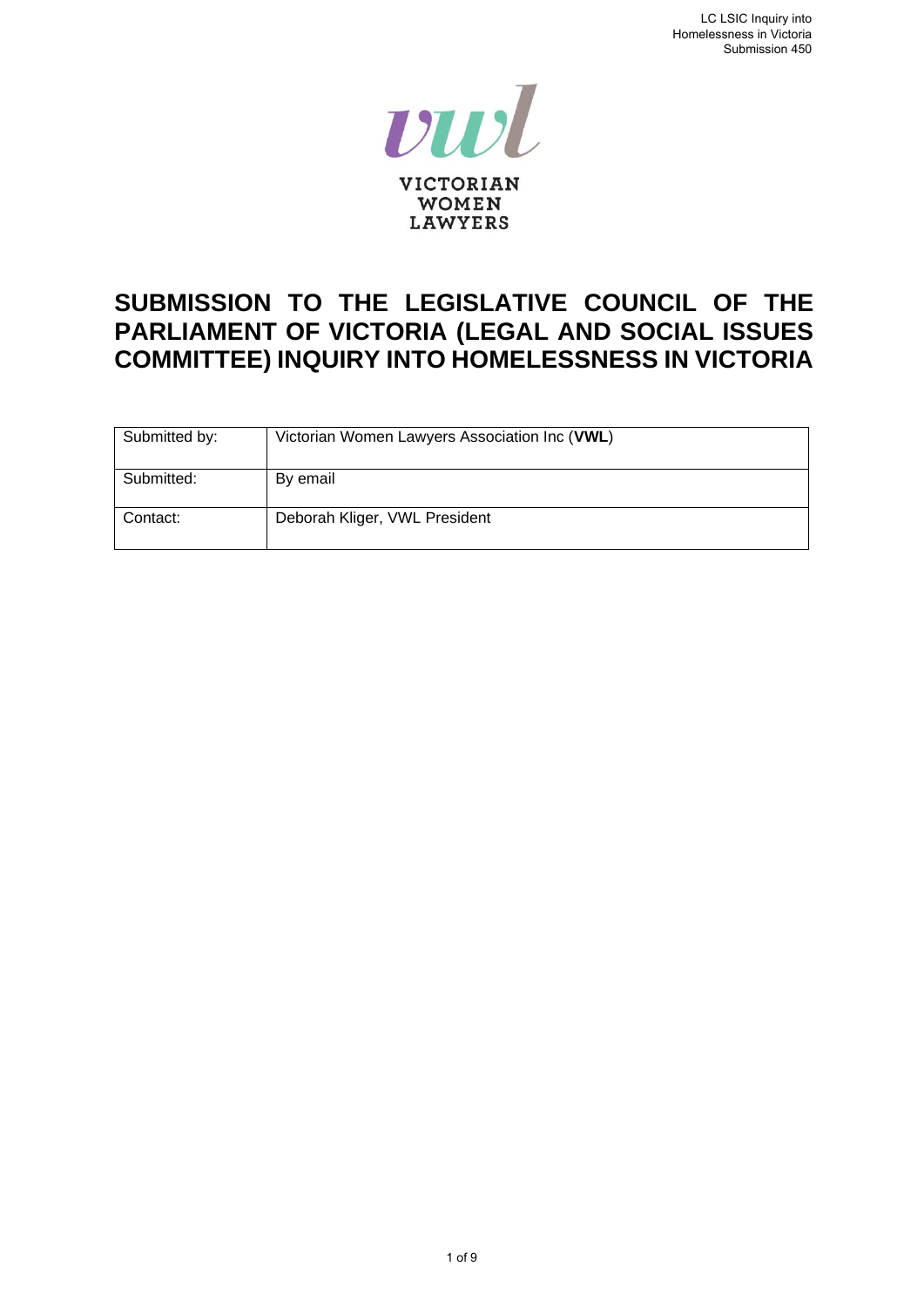# **About us**

Victorian Women Lawyers (**VWL**) is a voluntary association that promotes and protects the interests of women in the legal profession. Formed in 1996, VWL now has over 600 members. VWL provides a network for information exchange, social interaction and continuing education and reform within the legal profession and broader community.

Since 1996, VWL has advocated for the equal representation of women at all levels of the legal profession and promoted the understanding and support of women's legal and human rights by identifying, highlighting and eradicating discrimination against women in the law and in the legal system, to achieve justice and equality for all women.

Details of our publications and submissions are available at www.vwl.asn.au under the 'Publications' tab.

### **Overview of submission and response**

VWL welcomes the opportunity to make a submission to the Legislative Council of the Parliament of Victoria's legal and social issues committee in its inquiry into homelessness in Victoria.

In 2017, there were 33,000 people on the waiting list for public housing in Victoria. It is now estimated there are around 100,000 people waiting for public housing in Victoria.<sup>1</sup>

Almost half of Victorians experiencing homelessness are women. One-sixth are children under 12 years old and family violence is the most common cause of homelessness in Victoria.

Victoria has less social housing per capita than any other state in Australia, and the lowest investment in social housing per capita than any other state.<sup>2</sup> Only 2% of rentals in Australia are affordable for a single person working full-time on minimum wage.<sup>3</sup> Numerous reports on the issue of homelessness in Victoria have identified that Victoria's social housing system is chronically bottlenecked.<sup>4</sup> At 30 June 2019, there were 42,723 applications for long-term social housing on the Victorian Housing Register.<sup>5</sup>

When considering the issue of homelessness, it is important to consider the context of the additional hardships and barriers faced by individuals experiencing homelessness. This includes mental health issues and substance misuse issues. The 2019 Victorian Auditor-General's Office report states that Victoria's mental health system is operating in 'crisis

<sup>4</sup> David Kelly, Kate Shaw and Libby Porter, 'Shh! Don't Mention the Public Housing Shortage. But No Serious Action on Homelessness Can Ignore It', *The Conversation* (online, 10 October 2019) *<*[https://theconversation.com/shh-dont-mention-the-public-housing-shortage-but-no-serious-action-on-](https://theconversation.com/shh-dont-mention-the-public-housing-shortage-but-no-serious-action-on-homelessness-can-ignore-it-124875)

[homelessness-can-ignore-it-124875>](https://theconversation.com/shh-dont-mention-the-public-housing-shortage-but-no-serious-action-on-homelessness-can-ignore-it-124875).

<sup>1</sup> Jewel Topsfield, 'Homelessness Set to Rise as COVID-19 Help Scaled Back', *The Sydney Morning Herald*  (online, 16 October 2020) [<https://www.smh.com.au/national/homelessness-set-to-rise-as-covid-19-help-scaled](https://www.smh.com.au/national/homelessness-set-to-rise-as-covid-19-help-scaled-back-20201015-p565ai.html)[back-20201015-p565ai.html>](https://www.smh.com.au/national/homelessness-set-to-rise-as-covid-19-help-scaled-back-20201015-p565ai.html).

<sup>2</sup> Australian Government Productivity Commission, *Report on Government Services* (Report, 2019). <sup>3</sup> Anglicare Australia, *Rental Affordability Snapshot* (National Report, April 2019) 4.

<sup>&</sup>lt;sup>5</sup> Commissioner for Residential Tenancies, Submission No 120 to Legislative Council Legal and Social Issues Committee, Parliament of Victoria, *Inquiry into Homelessness in Victoria* (January 2020) 6

<sup>&</sup>lt;https://www.parliament.vic.gov.au/images/stories/committees/SCLSI/Inquiry\_into\_Homelessness\_in\_Victoria/Su bmissions/S120\_-\_Commissioner\_Residential\_Tenancies.pdf>.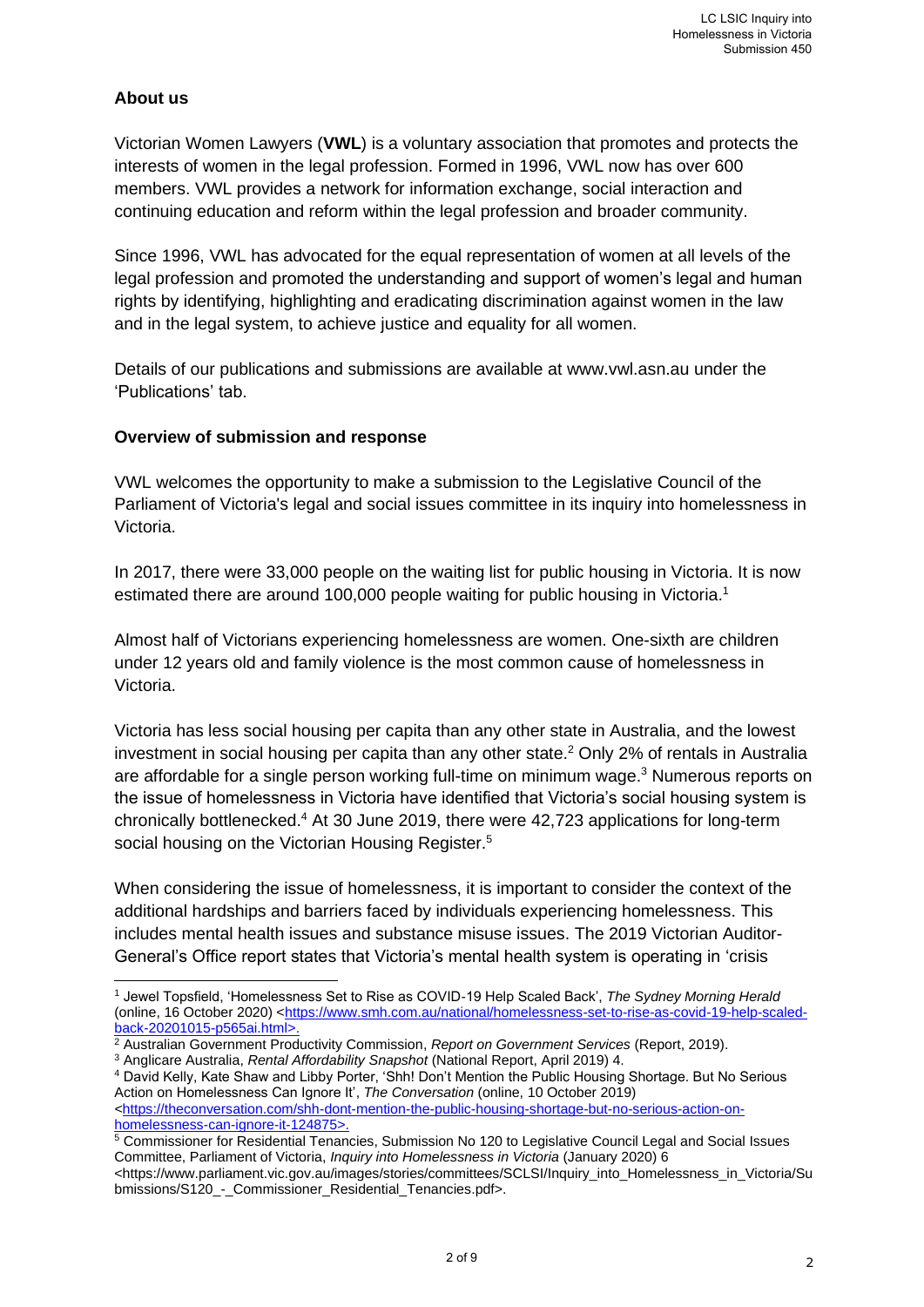mode'. 6 In the COVID-19 context, mental health services have experienced a large increase in demand (for instance, Lifeline has seen a 25% increase in calls)<sup>7</sup>. Other commonly faced hardships include unemployment, disability and domestic violence issues. Thirty-five per cent of homelessness in Victoria is a result of family violence.<sup>8</sup>

VWL supports prevention and early intervention as a primary solution to ending homelessness across Victoria. VWL supports primary prevention alongside further investing into quality services and systems to support people experiencing homelessness. Such funding is required to prevent women and children experiencing homelessness by funding more holistic and integrated legal and social work services.

The key areas of VWL's submission are as follows:

- 1. focus on prevention and early intervention;
- 2. the interaction between family violence and homelessness;
- 3. the impact of gender-based economic and financial inequalities on homelessness; and
- 4. access to justice impacts of COVID-19 on persons experiencing homelessness or unstable housing.

# **1. Focus on prevention and early intervention**

VWL supports as a priority, early prevention and early intervention of homelessness. This is in addition to addressing long-term gender-based economic and financial inequalities (which is discussed further at section 3 below). Early prevention of homeless for women includes addressing both legal and non-legal issues through holistic and integrated services. It keeps women and children in housing through a combination of legal representation and social work support.

The Women's Homelessness Prevention Project (**WHPP**), a Justice Connect initiative, supports prevention as a primary method by aiming to prevent the eviction of women and children into homelessness. The first WHPP legal clinic was held in April 2014 and demonstrated an 82% success rate resulting in women maintain safe and secure housing or resolving a tenancy legal issues that was a barrier to accessing safe housing.<sup>9</sup>

By providing further funding into projects like this, women who are at risk of eviction or experiencing another barrier to accessing safe and stable housing are provided with both legal representation and intensive social work support. Specialist services can then work with other family violence support services, the courts and VCAT to attract early referrals before legal issues escalate to a crisis point.

<sup>6</sup> Victorian Auditor-General's Office, *Access to Mental Health Services* (Report, March 2019) 8 < https://www.audit.vic.gov.au/sites/default/files/2019-03/20190321-Mental-Health-Access.pdf >.

<sup>7</sup> Elise Kinsella, 'As Victoria Endures Prolonged Coronavirus Lockdown, Mental Health Workers See Devasting Impacts of COVID-19', *ABC News* (Web Page, 2 September 2020) [<https://www.abc.net.au/news/2020-09-](https://www.abc.net.au/news/2020-09-02/mental-health-crisis-coronavirus-victoria-lifeline-calls-rise/12588500) [02/mental-health-crisis-coronavirus-victoria-lifeline-calls-rise/12588500>](https://www.abc.net.au/news/2020-09-02/mental-health-crisis-coronavirus-victoria-lifeline-calls-rise/12588500).

<sup>8</sup> Council to Homeless Persons, *Homelessness in Victoria* (Factsheet, August 2018) < https://chp.org.au/wpcontent/uploads/2019/01/Homelessness-in-Victoria-Fact-Sheet.pdf>.

<sup>9</sup> Justice Connect, *Keeping Women and Children Housed, Women's Homelessness Prevention Project* (Report, 2017) <https://justiceconnect.org.au/our-services/homeless-law/womens-homelessness-prevention-project/>.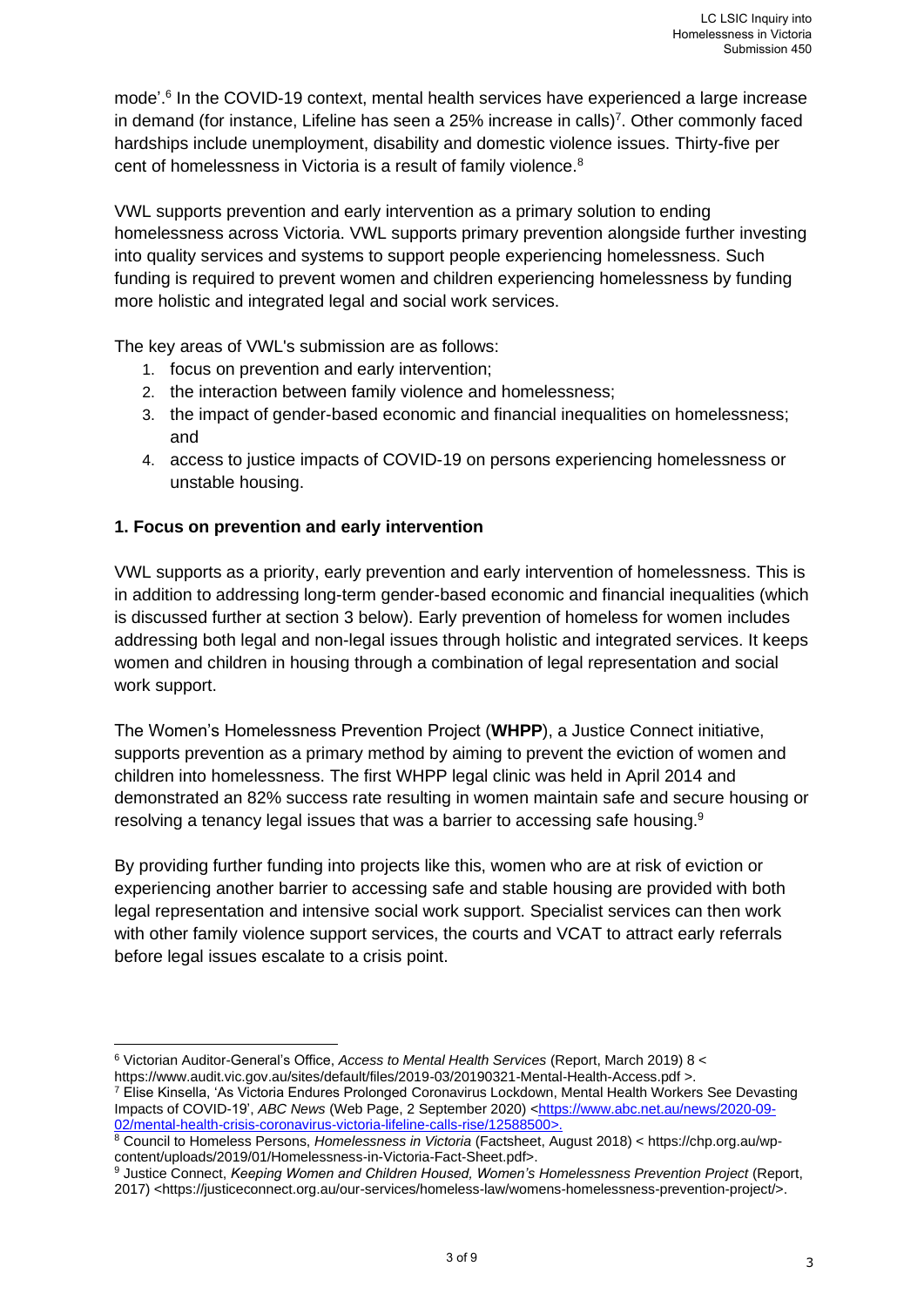# **2. Family violence and homelessness**

Family violence is the most common reason for women and children experiencing homelessness. Since the Royal Commission into Family Violence in 2016, almost half (47%) of those who sought Specialist Homelessness Services Collection's housing crisis assistance in 2017-18 stated domestic and family violence as the reason for seeking support.<sup>10</sup>

Urgent applications to the family courts have surged by almost 40% since the coronavirus pandemic hit. Chief Justice Will Alstergren, who presides over both courts, has also noted anecdotal evidence that hospitals were receiving more patients who had suffered family violence. 11

Women experience lack of housing when escaping family violence.<sup>12</sup> Since the Royal Commission, more women and children are becoming homeless as a result of family violence due to the lack of adequate public housing.<sup>13</sup> With Victoria experiencing an 11.3% increase in homelessness between 2011 and 2016, <sup>14</sup> the demand for social housing highlights the critical shortfall of social housing available for women experiencing homelessness, especially due to domestic violence.

### *Access to social housing*

Women have a right to safe and stable housing. Without it, vulnerable women and children are at risk, and it can (and does) lead to women being forced to return to violent relationships. The Victorian Government has committed to implementing all 227 recommendations of the Royal Commission into Family Violence. Notably, the recommendations include specialist family violence services and safe homes.<sup>15</sup>

The Age has highlighted the crisis of social housing, reporting that in the 2017 financial year only 118 apartments were added to Victoria's public housing pool, and only 530 new apartments managed by community housing providers were created, despite a waiting list of 82,000 people, including 24,000 children.<sup>16</sup>

As part of the Victorian Government's homelessness and rough sleeping action plan ('Homes for Victorians') established in 2017, the Victorian Government is investing in housing and specialist services, including by building more social housing and redeveloping

<sup>10</sup> Australian Institute of Health and Welfare, *Specialist Homelessness Services 2017–18: Victoria* (Fact Sheet, 2019) <https://www.aihw.gov.au/getmedia/46473685-40d3-471b-b28d-ae6aaac81e84/aihw-hou-299 vic.pdf.aspx>.

<sup>11</sup>Bianca Hall, The Syndey Morning Herald (25 April 2020) (online) [<https://www.smh.com.au/national/surge-in](https://www.smh.com.au/national/surge-in-urgent-family-court-cases-as-covid-19-pressures-boil-over-20200424-p54mxl.html)[urgent-family-court-cases-as-covid-19-pressures-boil-over-20200424-p54mxl.html>](https://www.smh.com.au/national/surge-in-urgent-family-court-cases-as-covid-19-pressures-boil-over-20200424-p54mxl.html).  $12$  Ibid.

<sup>13</sup> Department of Health and Human Services (Vic), *Hearts and Homes: Public Perceptions of Homelessness* (Summary Report, August 2018) [<https://www.dhhs.vic.gov.au/publications/hearts-and-homes-public](https://www.dhhs.vic.gov.au/publications/hearts-and-homes-public-perceptions-homelessness-summary-report)[perceptions-homelessness-summary-report>](https://www.dhhs.vic.gov.au/publications/hearts-and-homes-public-perceptions-homelessness-summary-report).

<sup>14</sup> Ibid 4.

<sup>15</sup> *Royal Commission into Family Violence: Summary and Recommendations* (Report, March 2016) 48–9. <sup>16</sup> Miki Perkins, 'Women and Children Majority of Victorians Seeking Homelessness Help', *The Age* (online, 14 December 2018) [<https://www.theage.com.au/national/victoria/women-and-children-majority-of-victorians](https://www.theage.com.au/national/victoria/women-and-children-majority-of-victorians-seeking-homelessness-help-20181213-p50m52.html)[seeking-homelessness-help-20181213-p50m52.html>](https://www.theage.com.au/national/victoria/women-and-children-majority-of-victorians-seeking-homelessness-help-20181213-p50m52.html).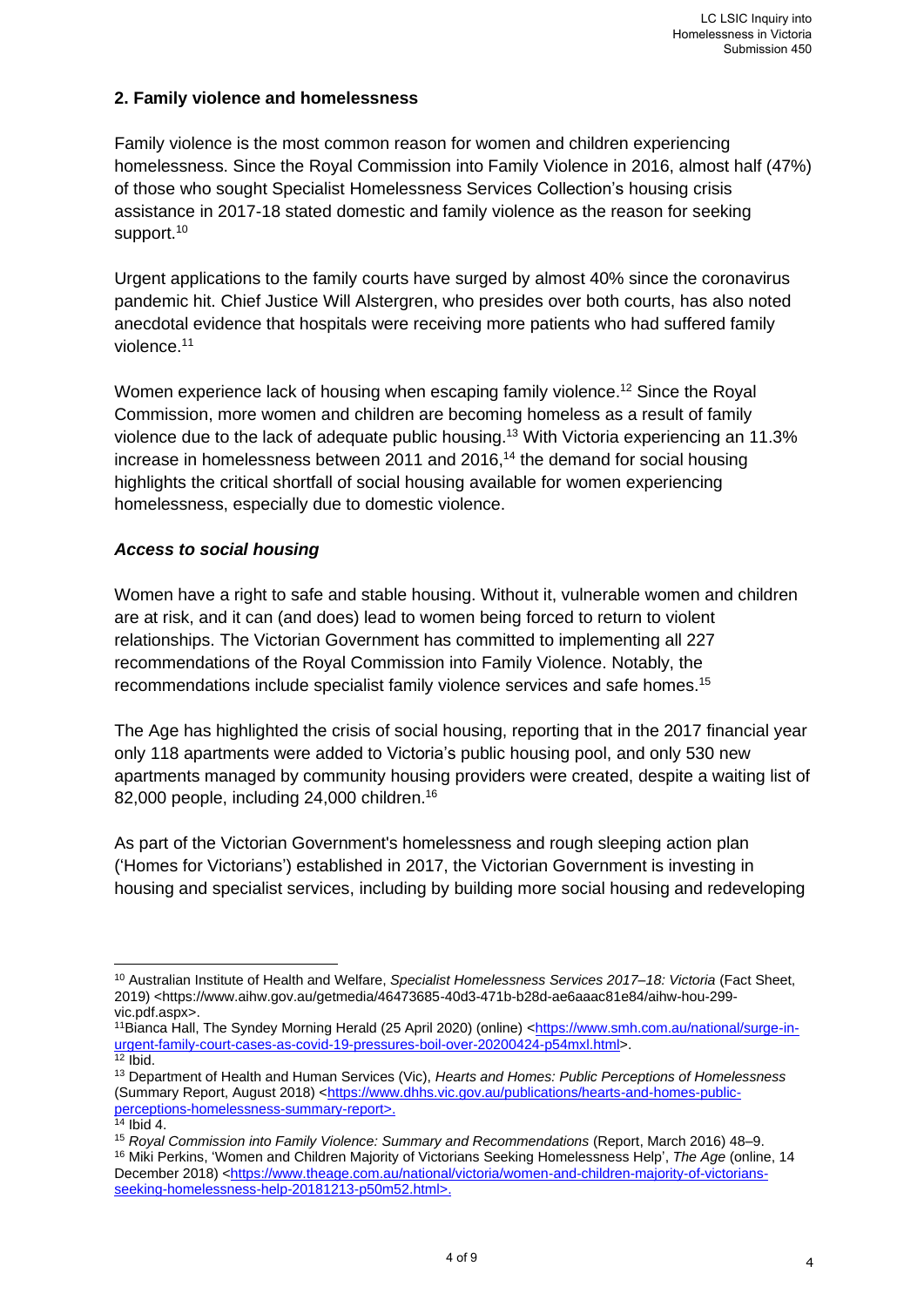ageing supply, and in family violence housing measures.<sup>17</sup> However, there continues to be a shortage of social housing that is failing to keep up with demand.<sup>18</sup>

While rates of rough sleeping have fallen during some periods in 2020, and while the funding for putting people in hotels has been extended in Victoria until April 2021, experts predict that a minority of rough sleepers staying in provided accommodation will have a permanent home once the program ends.<sup>19</sup> It is critical for women in this context to either be able to stay at their homes without their abusers, or be placed in safe and stable housing.

VWL supports and endorses the submissions made by Domestic Violence Victoria, which recommends victim-survivors of domestic violence remain in the home where it is safe to do so. As women are overwhelmingly the victim-survivors of domestic violence, allowing women to remain in the home *'prevents them from needing to spend prolonged periods of time in crisis accommodation and prevents them from becoming entangled in the housing and homelessness system'*. 20

VWL echoes the sentiments outlined in Domestic Violence Victoria's submission: Despite this dedicated investment, the scale and systemic nature of the housing affordability crisis means that these initiatives have been able to do little to improve access to long-term housing for victim-survivors of family violence. Almost four years after the Royal Commission released its report, the lack of affordable housing in Victoria remains one aspect of the reform where we have seen very little progress and which is a significant barrier to the effective implementation of many of the other family violence reforms. $21$ 

Keeping women and children safe in their own homes and removing perpetrators from the home was a key recommendation in the Royal Commission into Family Violence. The Victorian Government's decision in August this year to invest more than \$20 million to keep victims of family violence in their homes and offer alternative short and long-term accommodation to perpetrators, is welcomed by VWL.<sup>22</sup> Children impacted by homelessness experience a restriction in access to their education and health services due to lack of transport and financial difficulties, as well as their physical and mental wellbeing being negatively impacted.<sup>23</sup> It is therefore critical for women and children in their care to have a safe and stable home environment, and for women and children who are affected by domestic violence, to have their lives disrupted as little as possible.

VWL believes that it is crucial that the Victorian Government remains focused on funding the development of more social housing to meet the overwhelming demand as a crucial aspect

<https://www.homelessnessaustralia.org.au/sites/homelessnessaus/files/2017- 07/Homelessness\_and\_Children.pdf>.

<sup>17</sup> Victorian Government, *Homes for Victorians: Affordability, Access and Choice* (Report, March 2017) 1,4 [<https://www.vic.gov.au/about-homes-victorians-policy>](https://www.vic.gov.au/about-homes-victorians-policy).

<sup>18</sup> Luke Michael, 'Victorian Family Violence Victims Left Homeless After Seeking Help', *Pro Bono Australia* (Web Page, 10 March 2020) **<**https://probonoaustralia.com.au/news/2020/03/victorian-family-violence-victims-lefthomeless-after-seeking-help/>.

 $19$  Ibid in 1.

<sup>&</sup>lt;sup>20</sup> Domestic Violence Victoria, Submission to Legislative Council Legal and Social Issues Committee, Parliament of Victoria, *Inquiry into Homelessness in Victoria* (January 2020) 5 [<http://dvvic.org.au/wp](http://dvvic.org.au/wp-content/uploads/2020/02/SUB_200131_DV-Vic_Homelessness-Inquriy_FINAL.pdf)[content/uploads/2020/02/SUB\\_200131\\_DV-Vic\\_Homelessness-Inquriy\\_FINAL.pdf>](http://dvvic.org.au/wp-content/uploads/2020/02/SUB_200131_DV-Vic_Homelessness-Inquriy_FINAL.pdf).

 $21$  Ibid 4.

<sup>22</sup> 'Keeping Family Violence in Sight During Coronavirus', *Premier of Victoria: The Hon Daniel Andrews* (Web Page, 17 August 2020) <https://www.premier.vic.gov.au/keeping-family-violence-sight-during-coronavirus>. 23 'Homelessness and Children', *Homelessness Australia* (Web Document, January 2016)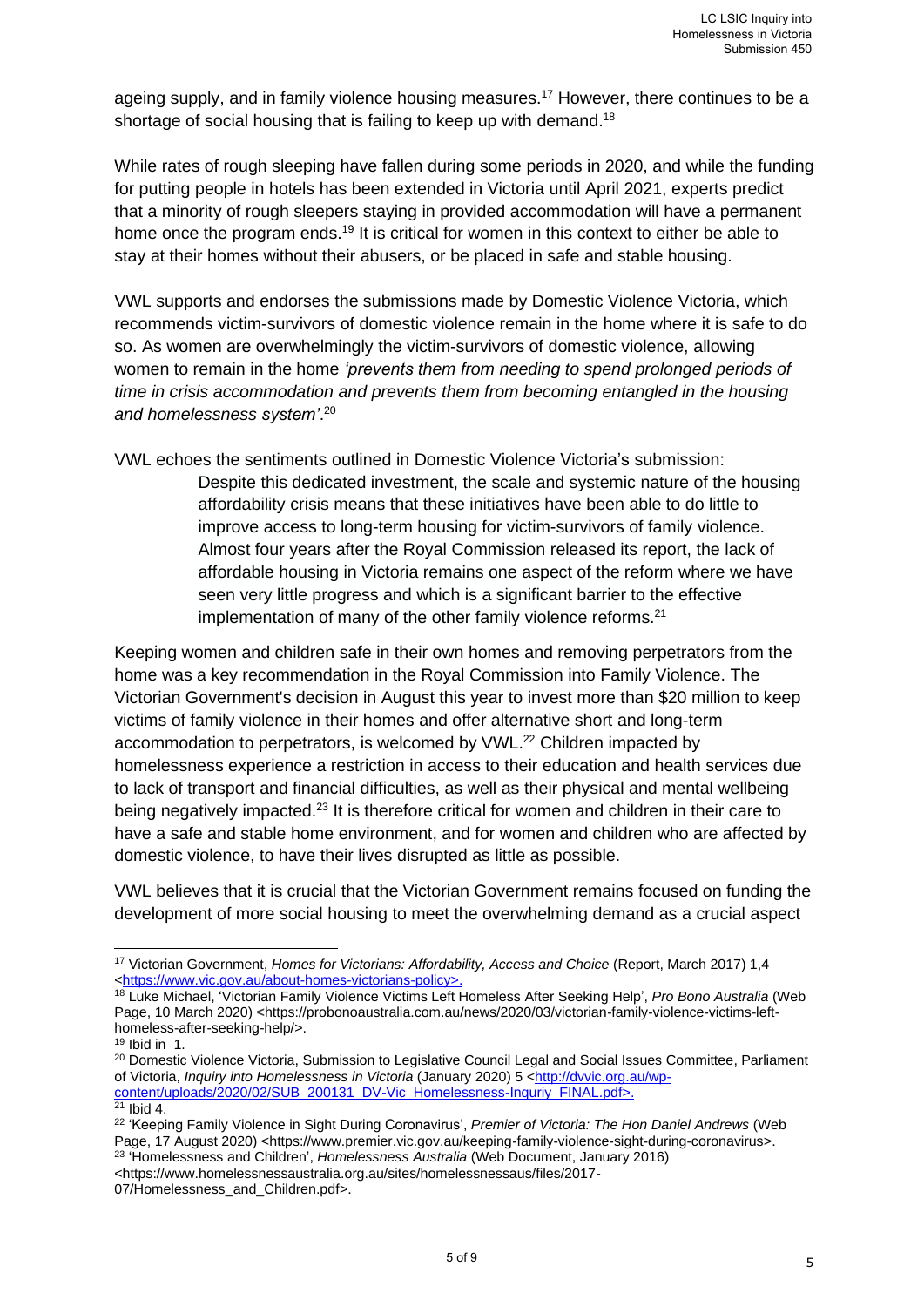of supporting women and their dependents who are victim-survivors of domestic violence. It is also crucial to develop strongly connected holistic support services for victim-survivors of domestic violence in need of housing.

# *Recommendations*

- a. Continued further development of affordable housing with adequate funding and support from the Victorian government to address demand, which has increased as a result of COVID-19.
- b. Continued funding of the Safe at Home programs, to ensure victim-survivors of domestic violence can stay in their homes and perpetrators are removed to other accommodation (where this is the desired outcome for the victim-survivor).
- c. Provision of further funding for emergency accommodation for women and children experiencing domestic and family violence, in particular at-risk cohorts such as Aboriginal and Torres Strait Islander women and women with disabilities.
- d. Provision of further funding and support for legal, mental health, and other support services connected to persons experiencing homelessness.
- e. Implementation of the recommendations of the Victorian government's Royal Commission into Family Violence.

# **3. The impact of gender-based economic and financial inequalities on homelessness**

Although the shortage of affordable and available rental housing affects all people, genderbased economic and financial inequalities mean that women may be more at risk of homelessness than men.<sup>24</sup> The experience of gender inequality is often *'compounded by the way gender-based discrimination intersects with other forms of diversity'*, and as such, Aboriginal women, women with disabilities, culturally and linguistically diverse women, LGBTIQ+ women, women from low socioeconomic backgrounds and older women are all at greater risk of economic insecurity and consequently of homelessness.<sup>25</sup>

#### *Caring responsibilities*

One factor contributing to the gender pay gap is that Australian women continue to carry the burden of most caring responsibilities within the home. In Australia women spend 64.4% of their average weekly working time on unpaid care compared to 36.1% for men.<sup>26</sup> Economic modelling has shown that raising children accounts for a 17% loss in lifetime wages for women.<sup>27</sup> Once children are born, men's paid workloads and incomes usually remain stable;<sup>28</sup> by contrast, women are more likely to take leave from the workforce due to caring responsibilities, and to return to paid employment on a part-time or casual basis. Returning to the workforce after extended leave can also be difficult for women, with one third of women returning to the workforce after maternity leave believing that they work for non

<sup>24</sup> 'Homelessness and Women' *Homelessness Australia* (Web Document, April 2013)

<sup>&</sup>lt;https://www.homelessnessaustralia.org.au/sites/homelessnessaus/files/2017-

<sup>07/</sup>Homelessness\_and\_Women.pdf> ('Homelessness and Women').

<sup>25</sup> Victoria State Government, *Victoria's Gender Equality Baseline Report* (Report, November 2019) 7–8 ('*Gender Equality Report*').

<sup>26</sup> 'The Gender Pay Gap', *Workplace Gender Equality Agency* (Web Page, 2018) <https://www.wgea.gov.au/topics/the-gender-pay-gap>.

<sup>27</sup> Ibid.

<sup>28</sup> Ibid.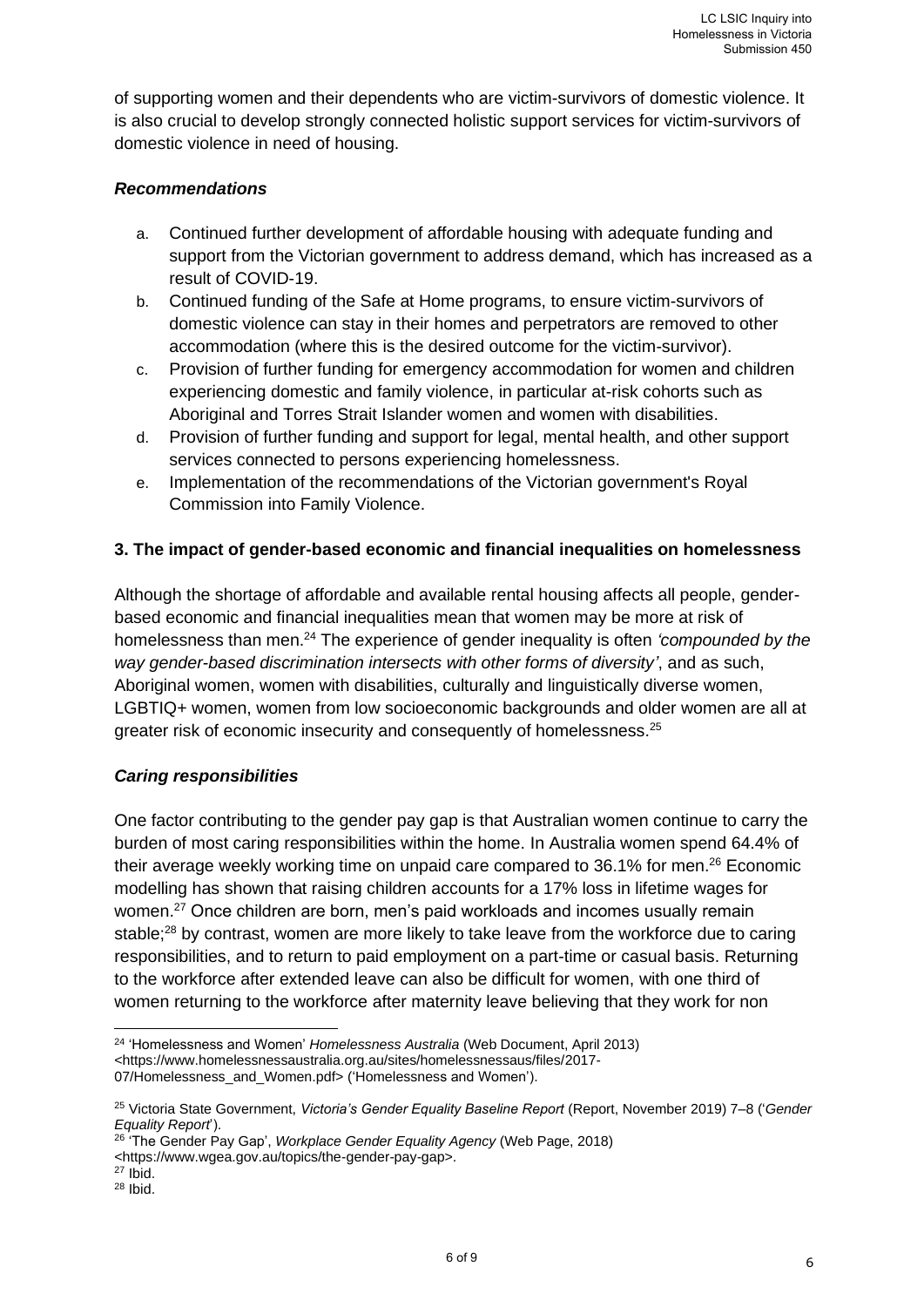family-friendly organisations.<sup>29</sup> Women consequently often experience a decline in salary and superannuation following childbirth, the cumulative loss of which is usually irreversible across a woman's lifetime, regardless of subsequent paid employmen'. <sup>30</sup> This can be seen in the 40% gap in superannuation savings between men and women; and whilst only 13% of Australian men retire with no superannuation, 23% of Australian women retire with no superannuation.<sup>31</sup>

Because the burden of caring responsibilities disproportionately falls on women, women in Australia are often partially or entirely financially dependent on male partners or family members. Older women who experience the death of an income-earning spouse may find themselves facing financial challenges and consequently an increased risk of homelessness. Indeed in 2019, women over 55 were the fastest growing group of homeless people in Australia.<sup>32</sup> Similarly, women who are financially dependent on abusive partners present an increased risk of homelessness if they leave their partners. Fifty-five per cent of female clients of specialist homelessness services in 2012 cited domestic and family violence as their reason for being homeless.<sup>33</sup> This is particularly an issue for women experiencing intersecting forms of disadvantage. For example, Aboriginal and Torres Strait Islander women have been found to be 35 times more likely to be victims of violence,  $34$  and are therefore more likely to become homeless when fleeing family violence.

# *Economic impacts of the COVID-19 pandemic*

Early evidence related to job losses and the economic impacts of COVID-19 suggest that women are facing an increase in caring responsibilities, including more time spent caring for and teaching children, and caring for sick family and community members, which has the potential to limit their current and future economic opportunities.<sup>35</sup> According to the Workplace Gender Equality Agency (**WGEA**), *'[W]omen's over-representation in more precarious employment, including casual work without access to paid leave, makes them particularly vulnerable during the current crisis.'* and *'In the short-term, the sectors of the economy that are most impacted by COVID-19 are those that require travel and interaction with customers, such as air travel, tourism, retail, accommodation, food and beverage, and*  garment and manufacturing.<sup>36</sup> WGEA identifies that Many of these industries have a significant female workforce<sup>37</sup> and that financial hardship coupled with more time spent at home due to social distancing and isolation measures further increases the likelihood of family and domestic violence.<sup>38</sup> Indeed, the rise in violence against women during the COVID-19 pandemic has been described by the United Nations as a 'shadow pandemic'.<sup>39</sup>

<sup>29</sup> Ibid.

<sup>30</sup> Ibid.

<sup>31</sup> *Gender Equality Report* (n 24) 22.

<sup>32</sup> 'Homelessness: Understand Why Older Women Are The Fastest Growing Cohort of Homeless People', *Older Women's Network New South Wales* (Web Page, 2020) <https://ownnsw.org.au/our-work/homelessness/>. <sup>33</sup> 'Homelessness and Women' (n 23).

<sup>34</sup> Ibid.

<sup>35</sup> 'Gendered Impact of COVID-19', *Workplace Gender Equality Agency* (Web Page, 11 May 2020) <https://www.wgea.gov.au/topics/gendered-impact-of-covid-19>.

 $36$  Ibid.

<sup>37</sup> Ibid.

<sup>38</sup> Ibid.

<sup>39</sup> Phumzile Mlambo-Ngcuka, 'Violence Against Women and Girls: The Shadow Pandemic', *UN Women* (Web Page, 6 April 2020) <https://www.unwomen.org/en/news/stories/2020/4/statement-ed-phumzile-violence-againstwomen-during-pandemic>.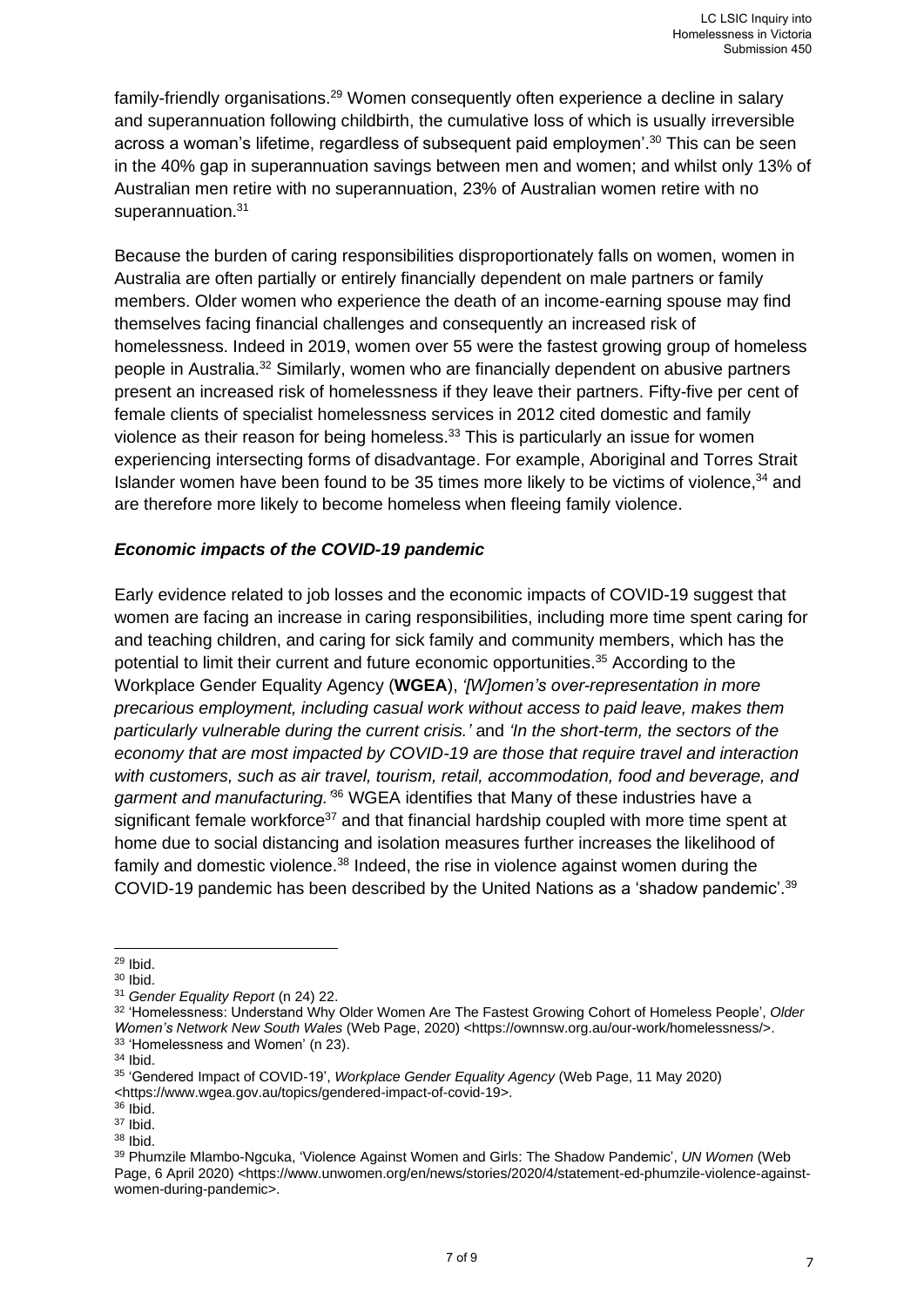These factors all contribute to a heightened risk of homelessness amongst vulnerable women as a result of the COVID-19 pandemic.

### **Recommendations**

- a. Collect gender-disaggregated data during the pandemic, and ensure that policy responses to the pandemic undergo gender impact assessments which consider their likely consequences on people of different genders.
- b. Promote flexible working, equal pay, safe workplaces for women free from sexual harassment or discrimination, and other policies relating to gender equality in the workplace.

### **4. The pandemic and access to justice for women in Victoria**

COVID-19 has led to a surge in legal issues related to hardships common amongst individuals experiencing homelessness, including domestic violence, employment, hardship applications, insolvency, and tenancy disputes. <sup>40</sup> As discussed throughout our submission, some of these issues disproportionately impact women.

The COVID-19 pandemic has increased women's vulnerability to all forms of gender-based violence. The United Nations Population Fund has predicted that for every three months that lockdowns continue, an additional 15 million cases of domestic violence will occur worldwide. As noted above, the UN Secretary General has labelled violence against women the 'shadow pandemic'.<sup>41</sup>

New family violence protections have been introduced at the Victorian Civil and Administrative Tribunal (**VCAT**), which include allowing victim-survivors to apply to VCAT to either have the perpetrator removed from their shared lease agreement or to have themselves removed from a lease agreement, thereby protecting themselves from incurring any debts in relation to the property (such as rental arrears or property damage costs).<sup>42</sup> Such applications must be heard by a VCAT member within three days of the application being received.<sup>43</sup> VWL believes that these sorts of interventions by VCAT are a positive step forward, which should remain after the pandemic.

However, there continues to be a lack of access to free legal representation which forces women to be self-represented. Women trying to access legal advice online may also be left feeling uncertain and confused about what temporary relief measures are currently in place, given the frequent changes to rules, regulations and processes. Online legal help tools are an important resource to address these issues.

<sup>40</sup> Pauline Wright, 'Access to Justice and COVID-19' (Speech, LAWASIA Human Rights Webinar, 2 June 2020) [<https://www.lawcouncil.asn.au/media/speeches/access-to-justice-and-covid-19>](https://www.lawcouncil.asn.au/media/speeches/access-to-justice-and-covid-19).

<sup>41</sup> See generally: United Nations Women, 'Violence against women and girls: the shadow pandemic' (Press Statement, 6 April 2020) .

<sup>42</sup> 'Family Violence and Your Tenancy', *Tenants Victoria* (Web Page)

<sup>&</sup>lt;https://www.tenantsvic.org.au/advice/during-your-tenancy/family-violence-and-your-tenancy>.  $43$  Ibid.